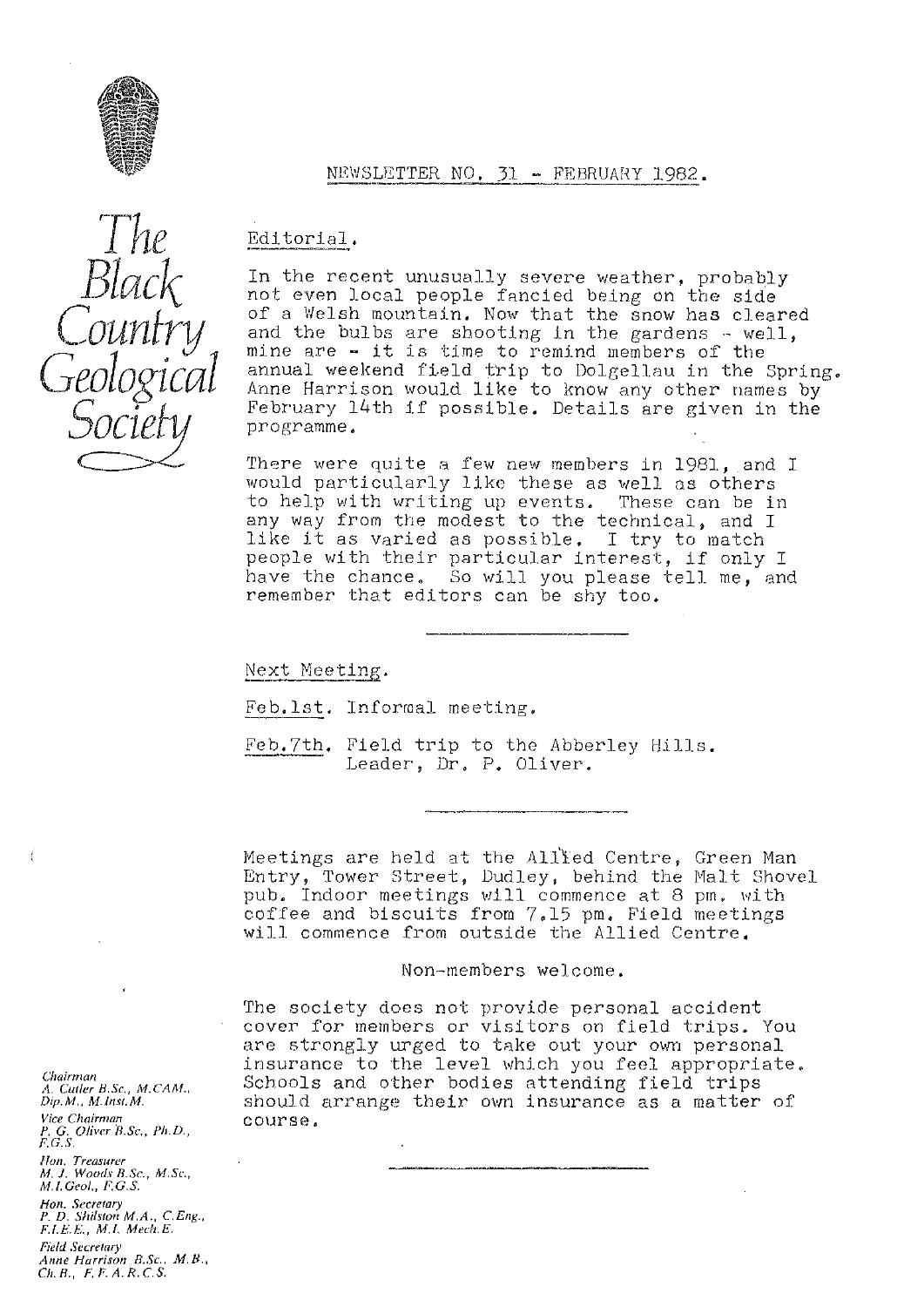Programme.

Feb.lst. Informal meeting. Don't forget to bring your specimens to show other members. Discussion on the Abberley Hills.

Feb.7th. Abberley Hills field trip, Leader Peter Oliver. Meek: in the car park of the Hundred House at Great Whitley at 10.30 am. We can offer lifts if. required from the Allied Centre at 9.30. Please telephone Anne on 021/454/6416 beforehand so that enough seats are available.

Mar.22nd. Annual General Meeting, and the Horizon film "The Drifting Continents". Suggestions for the committee will be welcomed.

April 5th. Informal meeting, two weeks before field trip. This includes a discussion about the field trip, led by John Easter.

April 18th. Field trip to Whitwell Dolomite Plant and Cresswell Crags. Leader Mr.G, Plant,

Take Ml to junction 30. At the roundabout there, take  $\frac{9}{4}$  turn onto Worksop road, signposted Balborough. Wait in the first layby on the left. Meet at 11 am. Please take your own lunch on this trip.

April 23-25th. Weekend trip to Dolgellau. Le<sub>o</sub>der Mr.Graham Hall, Accommodation available at Dolgellau Youth Hostel for less than £15 including meals. Friday evening, meal at 7pm. followed by lecture and slides. Mr.Hall will make the final decision but hopes to include his recent research into the relationship between volcanic centres and plate tectonics, Caledonian mineralisation, a visit to a slate mine to see various cleavage structures, and Cambrian sediments to see decompositional structures.

May 10th. The Evolution of the Landscape of the West Midlands. Lecture by Dr. G, T. Warwick.

June 7th. Evening field trip.

June 21st. Evening field trip.

July 12th. Informal meeting.

July 18th. Field trip to Derbyshire to see the Central Pennine Basin. Leader Peter Whitehead.

Sept.13th. Meteorites; building blocks for planets. Lecture by Dr.John Ashworth of Aston University,

Oct. 4th. Informal meeting.

Oct.10th.Joint field trip with Shropshire Geological Society to sites of interest in Shropshire.

Nov, To be arranged.

Dec .6th. Glacial deposits. Lecture by Mr. Edward Francis of Keele University.

#### August 7th 1981.

Fossils are Fun. Dudley Museum, and Art Gallery.

In early February we were approached by Kate Haywood of the Leisure and Recreation Dept. Dudley, who persuaded us what a great idea it would be to organise a half day session for children in Dudley Art Gallery during the summer holidays. "Think of a nice title", she said. "Fossils are Fun", said I confidently, but then August was a long way off.

A little serious thought soon produced an interesting list of activities which could be organised from within the society, from recognising fossils in a box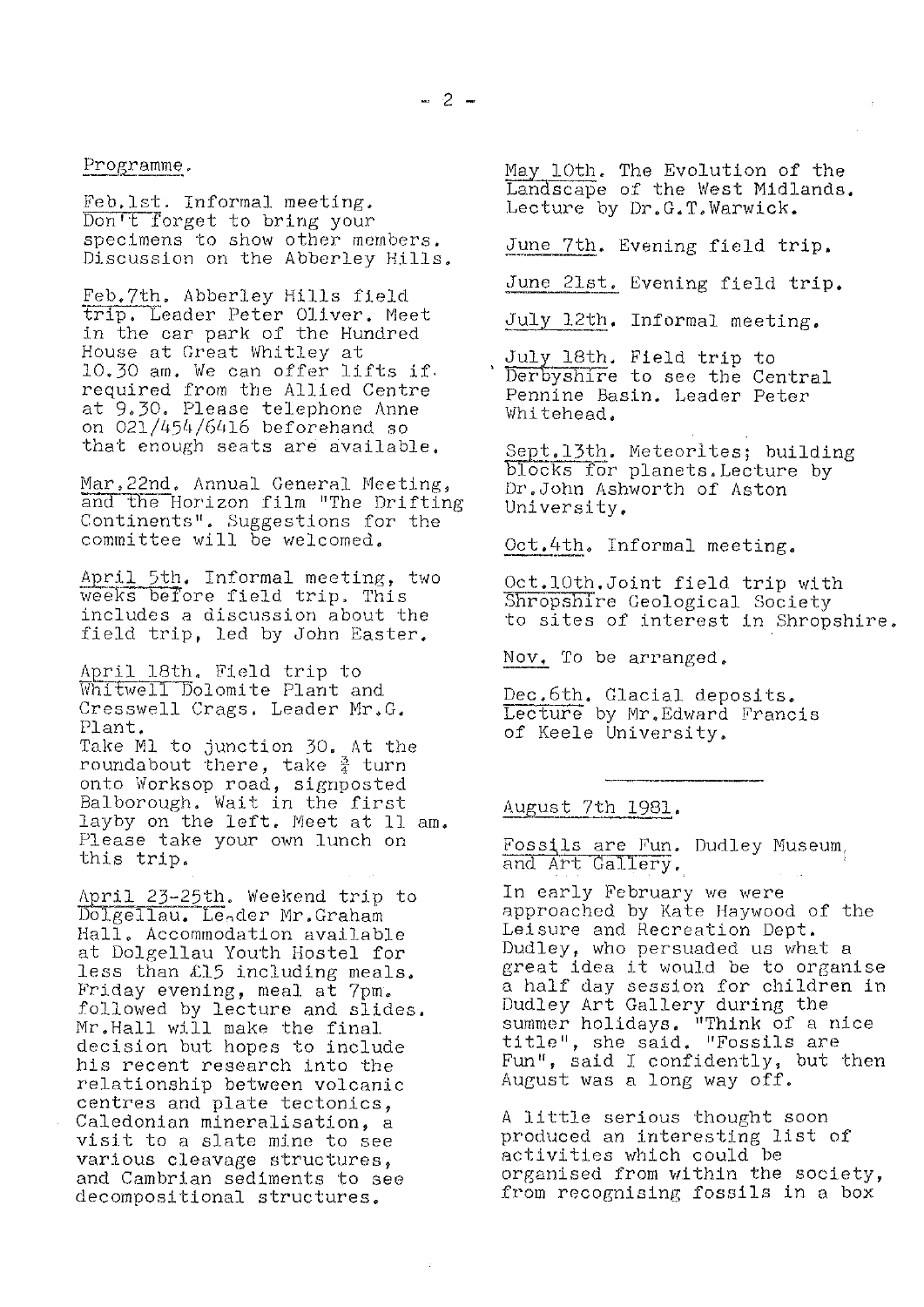of rocks, making plaster casts, to following the adventures of Rocky Rex (You've never heard of Rocky Rex?)

Preparation and co-ordination were very time consuming, and even on the day Dave Wraight and I spent three hours just setting up the room, John Garrick joined us at 2 o'clock when 32 children of all ages between 4 and 11 descended upon us. Dave took charge and divided *them up into small groups* so that they each had a turn at most of the activities throughout the session. We and they  $\mathop{\rm \text{hardly}}$ stopped talking all afternoon. *Kate and the museum staff came* to look and brought a welcome cup of tea, But almost before we knew it, it was time to show 'the final film. One or two mums *crept in to watch as well, while* we started to clear up.

Thanks are due to Doug Bedson for 35mm, slides, to Peter Whitehead *for slides and games, to Nick Coles for moulds, and especially* to Dave Wraight and John Garrick without whose help on the day none *of* it would have been possible, It was hard work but very rewarding. If we have a few more volunteers we might even manage a morning session as well next time, You don't *have to be* a teacher to help out, and just think, you might discover the *secret of Rocky Rex.,*

*Alan Cutler,*

November 7th 1981.

Coach trip to London.

The coach trip was arranged to visit the Geological Museum in London, as well as other museums nearby, but as it was near to Christmas some members took the opportunity to make a few purchases in Oxford Street on

the way. The party of society members included a group from Ellowes Hall School. The coach dropped us off in South Kensington around lunch time,

The Geological Museum has several completely new and up to date displays on the ground floor, showing the latest scientific knowledge and using modern display techniques.

"Story of the Earth" showed *the* latest thinking on plate tectonics, mountain building, volcanism, etc, and included many interesting rock specimens. The brave, or foolhardy, could test out their nerve on the "earthquake machine", which had a floor shaker to simulate earthquake movement, accompanied by realistic (?) earthquake sounds.

Other displays showed the best of British fossils including some mouth-watering specimens from Dudley, and a magnificent collection of gems and ornamental stones,

As well as the Geological Museum there is so much to tempt the visitor, including the Natural History Museum in its centenary year, the Science Museum and the Victoria and Albert Museum, A day is not enough, you need a week at least;

Paul Shilston,

November 21st 1981 .

### Social evening.

For the annual social this year a trip by boat was made into Dudley Canal Tunnel. It was intended to pass through the whole length of the tunnel but a few days before the event, British Waterways engineers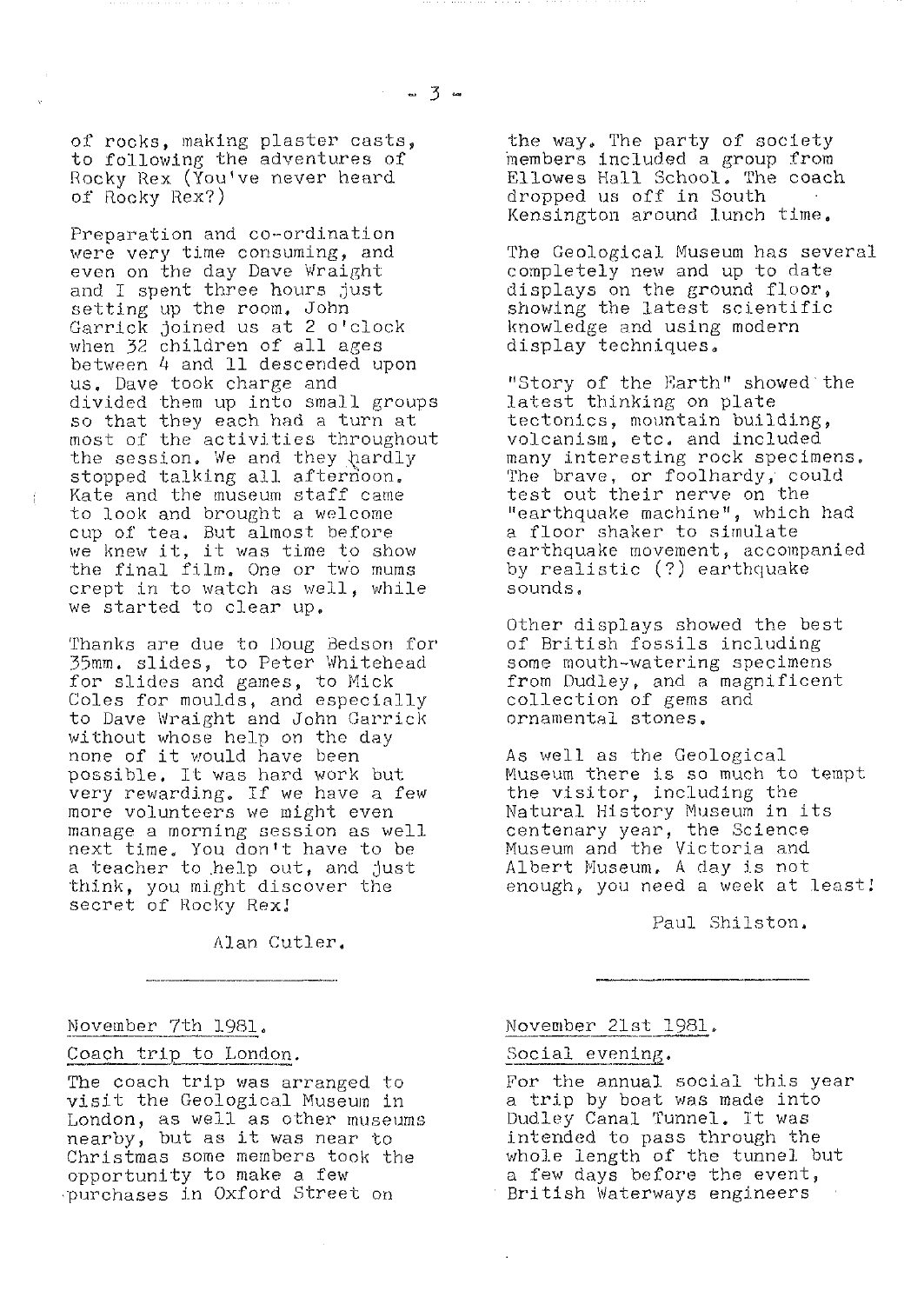discovered major cracks in the *roof at the* Parkhead end and forbade navigation through that *part of the* tunnel until it was repaired. We were therefore able only to enter the tunnel from the Tipton end, and to proceed as far as possible before turning back to Tipton. Fortunately the boats used by the Dudley Canal Trust are double ended, so reversing out is no problem.

We joined the electrically powered boat "George" at the entrance to the tunnel close to the Black Country Museum site. The boat is open, with striplights along the centre line and a Spotlight on a moveable mount, We could therefore examine the inside of the tunnel, some of which is brick lined, but much is unlined and cut through the limestone and other Silurian rocks below the town of Dudley.

Soon after entering the tunnel we passed through Shirt's Mill Basin, where boats used to be loaded with nearby limestone, and soon afterwards Castle Mill Basin, which is open to *the stars,* and from the right of which runs the branch tunnel below Wrens *Nest. This* section is no longer navigable. Proceeding further, we passed another branch tunnel on the left known as "Little Tess", which is now blocked by roof falls. On the return journey we entered this section for one boat's length and were told that it is the only navigable junction in a canal tunnel. in the country.

*We* reached, a cavern with the remains of former wharves, where the Trust now holds theatre shows in the summer tim<mark>e.</mark> There is no other entrance, and apparently the audience is not brought out until all the beer has gone!

On the way hack some intrepid volunteers "legged" the boat *through* brick lined sections, encouraged in their labours by a

*song rather* like a sea shanty - or should one say a canal  $shanty?$  - the key words of which were "Push, boys, push!" frequently repeated. Legging was of course the main means of propulsion in narrow tunnels such as Dudley, where there was no towpath. One can just imagine the effort required to shift a boat loaded with perhaps 20 tons of limestone, when bearing in mind that the main line of the tunnel is nearly two miles long.

When the boat entered "Little Tess" as far as the first roof fall, the party walked down one side of the narrow vessel' to see the fall, and then back down the other rather like musical chairs,

When we emerged from the tunnel we made our way to the Park Inn, where the rest of the evening was spent in a more conventional "Social Evening" manner. The *very good turn* out made the private room quite crowded and convivial, and there was a splendid array of refreshments awaiting us, Everyone especially the leggers did this full justice, and we all had a thoroughly enjoyable evgning.

Neil Pitts.

## Blackbrook Valley Project.

This scheme organised as part of the European campaign for urban renaissance was first reported in the October newsletter, Saltwells Wood and Doulton's Claypit which lie within the area have now been declared a local nature reserve. Some work has already started and members may have noticed the path clearing at the tramway section, and the new fences and limestone paths in and around the woods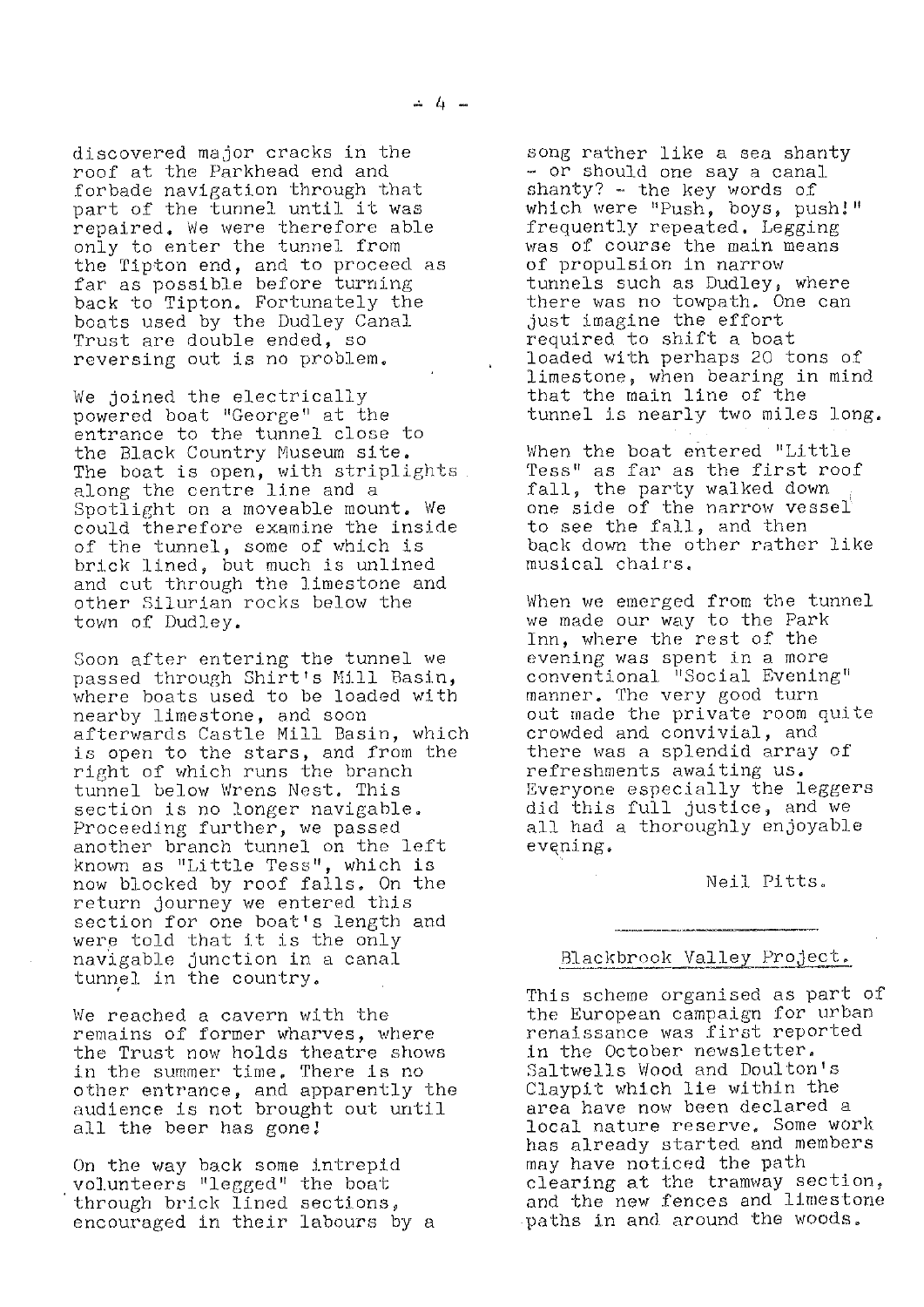20 5 m

A field centre is being established at Saltwells House for the benefit of schools and visiting groups. The society has been asked to help with the provision of geological material. Any member with experience of geological model making is *asked to contact Alan* Cutler (Brierley Hill 77865)

We have been specially requested to publicise the damage that is being caused to the wetland areas in the bottom of the claypit. Although school parties are the *main culprits, we* do not wish visiting geologists who may not appreciate the wildlife aspects to trample anywhere. All BCGS members can help in *this respect by* ensuring that friends and associates are made aware of these additional features, which enhance the overall value of the site.

Alan Cutler,

#### Clearwell Caves.

In late Septmeber we went to the Forest of Dean, staying near Coleford. While pottering about among forest footpaths, old Tramways and quarries, we came across a signpost to Clearwell Caves and decided to explore.

The caves have been open to the public for the last five years, and include eight churns (caverns) and linking passageways. They are now well lit and signposted as a trail, and there are waggons, mining equipment and geological specimens on display along the route, Even in this one mining system, there are three different tramway gauges of 14, 18 and 24 inches, and the engine house contains restored 20 and 30 horse power engines.

The caves trail extends down to 100 feet below the surface, out of the total 600 feet depth of workings in the Crease limestone, which dips at 35 degrees east. All around is the lovely haematite red,and the remaining various black iron ore crystals.

The caves were dry nearly everywhere despite recent storms, but they were once used as a local supply of drinking water. The temperature is a pleasant 10 degrees centigrade all the year round, The best stalacmite is the "Frozen Waterfall" and *although stalactites are not an obvious feature such as they* are at Cheddar, to us the cave system wes much more interesting and purposeful in its history and geology,

Above, the ground was pitted and full of channels where ore had been removed, like any other scowles or tin mining landscape. It even provided lunch off the blackberry bushes, although the fattest fruit was always in the middle of something that looked suspiciously bottomless.

The caves cost 60 pence to enter, and a booklet is also 60 pence. They are open Tuesday, Wednesday, Thursday, Friday, Sunday and Bank Holidays from Easter to the end of September and are still being improved. The site is south from Coleford, off the B4228, along the road which forks right at Lambsquay Hotel towards Clearwell Castle.

Sheila Pitts,

| Committee Dates                              |                                                 |                                     |                                                         |
|----------------------------------------------|-------------------------------------------------|-------------------------------------|---------------------------------------------------------|
| General                                      |                                                 | Conservation.                       |                                                         |
| Jan.<br>Mar.<br>Apr.<br>Jun.<br>Sep.<br>Nov. | 18th.<br>8th.<br>19th.<br>28th.<br>6th.<br>8th. | Jan.<br>May<br>Jul.<br>Sep.<br>Nov. | 25th.<br>Mar. 29th.<br>17th.<br>19th.<br>27th.<br>22nd. |

Welcome to new member  $:-$ Sally Purnell of Dudley.